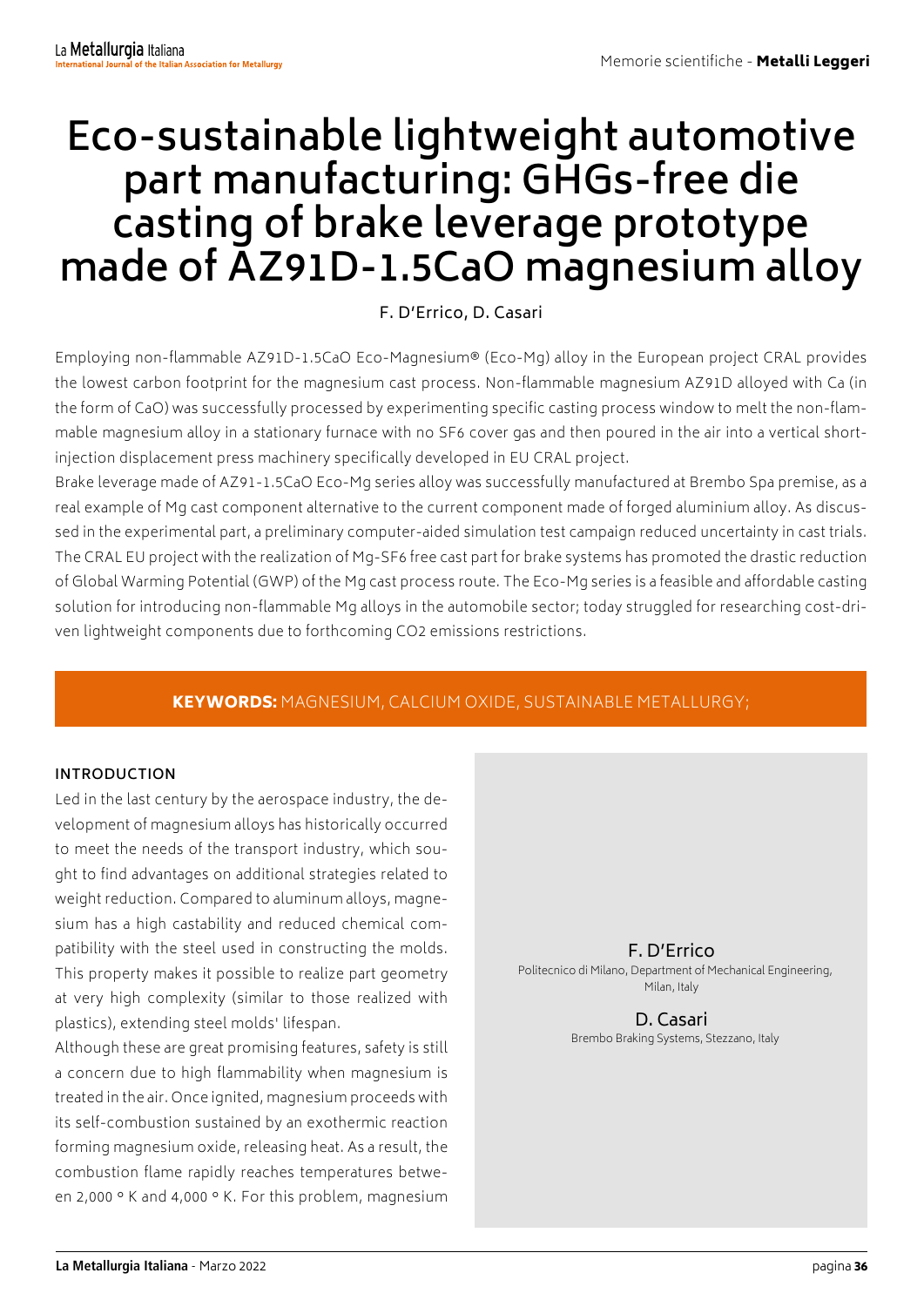alloys require unique melting plants and expert personnel, increasing the production cost of cast parts. To safely control Mg alloys in the molten state, it is necessary to eliminate the presence of O2 in contact with the metal bath; that is to say, it is necessary to eliminate the primary trigger source of the Mg combustion reaction. Removing oxygen is possible by creating inert atmospheres towards the molten Mg. Various techniques are used in Mg foundries divided into a) vacuum melting plants, b) melting plants equipped with inert and protective atmospheres of the Mg bath. The inert atmospheres usually used are mixed SF6 and CO2, based on freon gas R-134a and SO2. Both SF6 and freon gas R-134a are greenhouse gases with very high global warming potential (GWP).

In contrast, SO2 gas, despite being a valid alternative to greenhouse gases SF6 and R-134a from an environmental point of view, requires stringent application protocols due to its high toxicity for operators. The SO2 gas would be a green solution against SF6, but it is highly corrosive to the equipment made of steel; it reacts readily with water to form H2SO3, thus provoking health risks for workers,

especially for the skin and lungs. Compared with SO2, SF6 is non-toxic, non-corrosive, but

due to the negative impact on the greenhouse effect, by 1 January 2018 in the European Union, SF6 has been prohibited in magnesium die-casting in the recycling of magnesium die-casting alloys [1].

Today it is common knowledge that the choice of lighter materials for manufacturing combustion engine-powered vehicles plays a crucial role in reducing emissions. For automakers, the weight saving is not only a key strategy to be compliant with a green-consciousness market pushed by demand more and more aware of the environmental and social impact that comes with eco-responsible purchases. The new stringent targets set in the EU for the feet-wide average emissions of new cars and vans include, together with penalty payments for excess emissions, a mechanism to incentivize the uptake of zero- and low-emission vehicles. However, cleaning up vehicle emissions at the tailpipe is an effective but partial measure if we refer to an enlarged green-manufacturing view.



**Fig.1** - Three qualitative scenarios for addressing at-a-whole the environmental impact over the product lifespan of using light metals (2) and (3) to substitute the heavy solution (1).

If we point out the linear function emissions over travel distance as it is depicted in Fig.1, we can just consider two scenarios: the baseline scenario of part made of heavy ferrous alloy (1), and two different lightweight solutions, capable of answering the same functional property of the steel-made part. Depending on the "slope" and the initial carbon footprint "stored" in early alloy manufacturing and

part shaping, even though the direct CO2 emissions are lowered (look at the slope of (1) and (2) solutions), the break-even point could be reached after long-distance traveled. The problem depicted by (3) in Figure 1 is typical of magnesium alloy fabricated starting from primary magnesium ingots obtained by small—scale Pidgeon processes based on thermal reduction of magnesium-be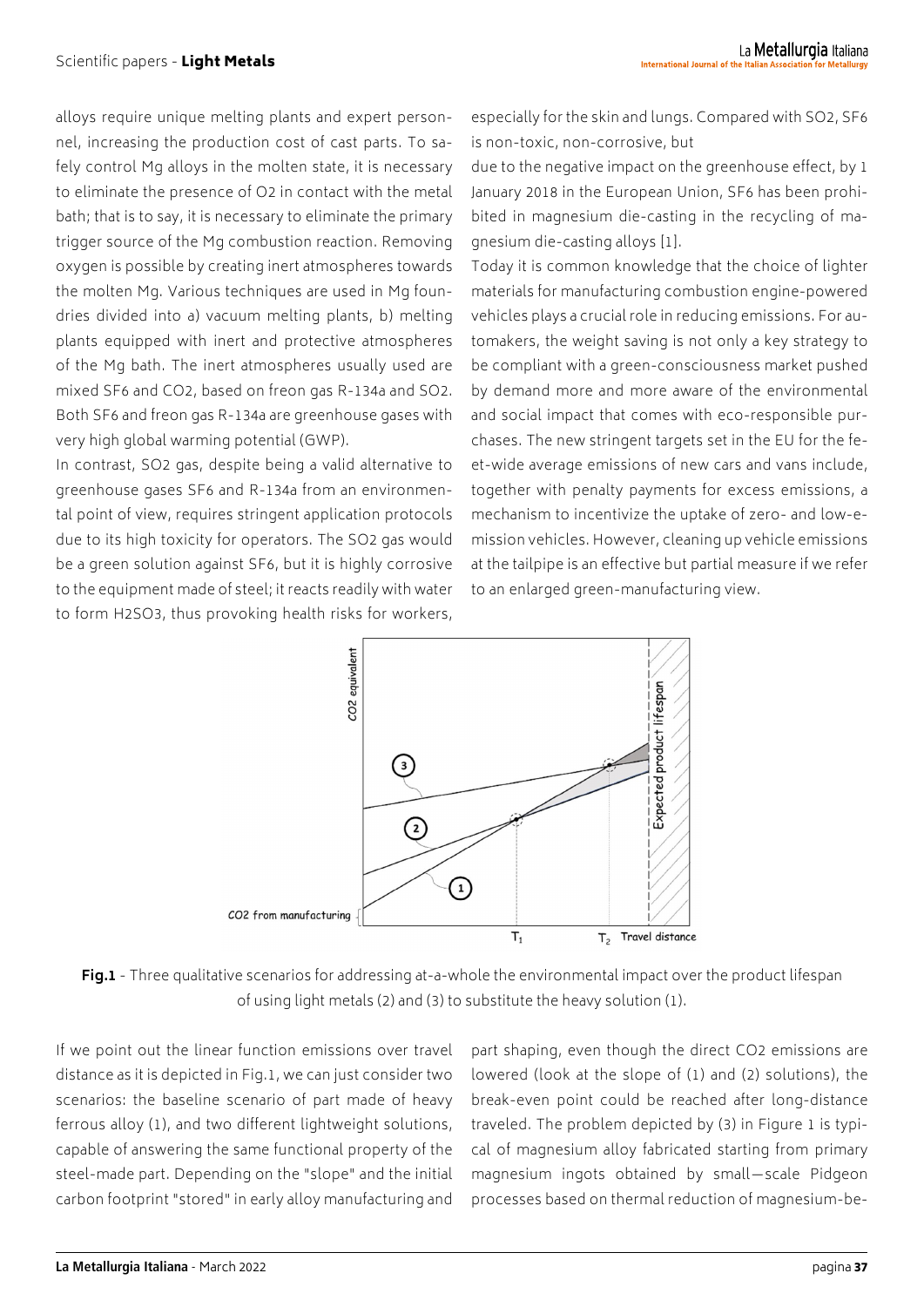aring ores (like dolomite) with silicon (usually supplied in from of ferrosilicon) conducted in coal-fired retorts [2]. Furthermore, due to its high reactivity, magnesium needs to be cast for product shaping using protective gases. In the past, SF6, the preferred cover gas, was replaced by mixtures of CO2 and SO2 by HFC-134a. Recently the Novec 612 fluid registered by the 3M Company promises a very low GWP of 1, equivalent to CO2. Several studies have shown that magnesium auto part produced by raw material fabricated by Pidgeon process and secondly shaped by casting using pollutant cover gases could not save CO2 within the car's lifespan [3].

The high Mg reactivity with oxygen is the low density of the magnesium oxide layer formed during melting in the presence of oxygen. Although various metals form a thick, dense, and non-porous oxide layer, this does not apply to magnesium [5-9]. The volume change between molten metal and the oxide layer formed on the top surface is responsible for surface stresses (Fig.2).



**Fig.2** - The PBR explanation of the high temperature oxidation behavior of different metals and their oxides in correlation with porous or non-porous oxide film developed by air oxidation.

The Pilling-Bedworth (PBR) ratio between the molar volume of oxide concerning the molar volume of metal is an indicator to evaluate either tensile or compressive stresses developed in the oxide layer [5]. For PBR < 1, tensile stresses form and cause the oxide layer cracking. Emley [6] found that up to 450 °C, magnesium forms a protective layer, but above 450°C, it becomes porous and non-protective. The time to ignition depends on the magnesium alloy composition [8,9]. The protective gases used in the magnesium industry form a dense protective layer on Mg melt. A recent approach is to add unique alloying elements to improve the ignition resistance. Additions of small amounts of Be, Al, and Ca [6] enhanced the oxidation resistance of solid Mg alloy near the melting point and that the alloy could be melted in the air if the oxide skin on the ingot was not broken. Sakamoto et al. [10] verified that the oxide film on the Mg–Ca consists of CaO surface thin layer, and just below this layer, a mixture of MgO–CaO exists below this layer. To date, the main reason for this protective effect from Ca-O is not clarified. One prominent hypothesis embraces the PBR rule, the higher thermodynamic stability of Ca-O added oxide layer and the kinetics of the diffusion and reaction of Mg ion at and trough the oxide layer formed by the mixture of MgO and CaO the large volume of CaO might compensate for the shrinkage due to MgO formation [11]. Consequently, the compositions of the Mg alloys can be used to improve the ignition and oxidation resistance of Mg alloys. Among possibilities, the ECO-Mg (Environment COnscious magnesium) alloy system based on CaO addition is available on the market [12].

Following the urgent need to find new eco-compatible solutions to process Mg with a drastic reduction of the carbon footprint, reduction of total GHGs emitted over product cycle of Mg cast parts would be challenged by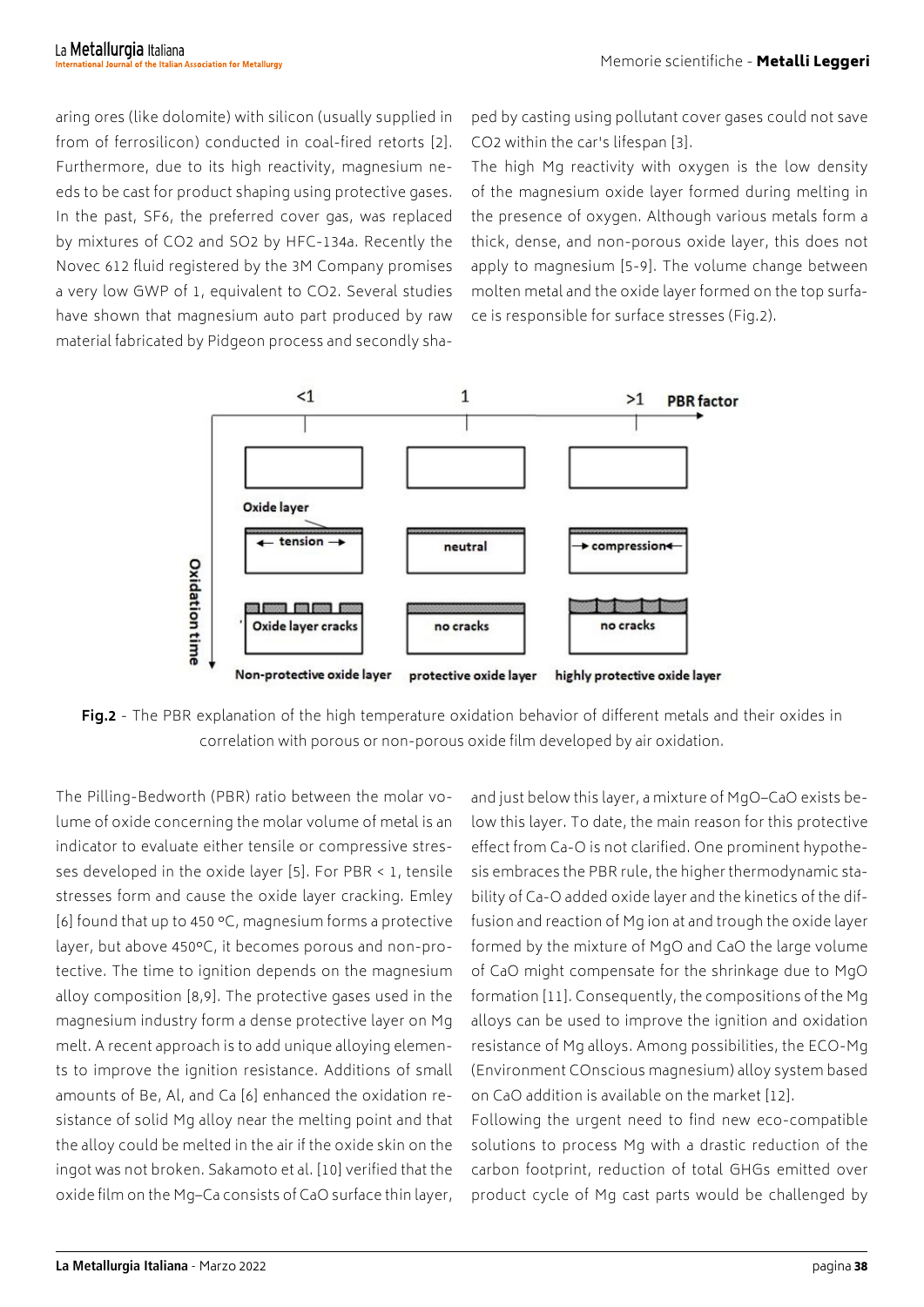elimination of protective gases during the cast part manufacturing (protective gases is still used for master alloy production).

# **EXPERIMENTAL PROCEDURE**

A commercial Eco-Mg series alloy AZ91D with a nominal composition of 8.5% Al, 0.75% Zn, 0.3% Mn, Fe and Ni below 0.001%, and Mg as a balance modified with 1.5%CaO provided by Korea Institute of Industrial Technology was employed as experimental material. The ascast microstructure when supplied in ingot and it shows usual microstructure of high aluminum content casting magne-sium alloy with coarse structure of  $\alpha$ -Mg and the network of eutectic β-Mg17Al12 compound discon-tinuously distributed at the grain boundaries (fig. 3).



**Fig.3** - SEM image of as-cast billet received.

A vertical injection die-casting press machinery in the Advanced Materials Research and Develop-ment laboratories in Brembo facility in Stezzano has been employed for casting the eco-magnesium metal alloy. The machinery is

a scale-down replica of the industrial press machinery developed and installed in Brembo foundry during the European CRAL Life project terminated in December 2019.

**Machine characteristics** Injection plunger velocity (two velocity stages available over plunger total stroke)  $0,28$  (+10%) m/sec Plunger total stroke 100 mm Theoretical locking force 700 (+15%) kN Projected complete shot area 135 cm² Specific pressure on metal (max) 533 kg/cm² Injection force 200 (+15%) kN

**Tab.1** - Main machine press and cast part dimensioning data.

In table 1 are gathered main machine dimensioning data. The adoption of vertical lay-out was based on main objective of reducing as possible injection plunger stroke in order to target several benefits, such as:

• reducing duration of the injection phase, thus decreasing total cycle time of the process with semisolid metal handling;

• reducing the displacement velocity of plunger during injection in order to reduce turbulence; the maximum injection velocity set in the press machine is 135mm/s, actually around 1 order of magnitude lower than conventional horizontal high pressure die casting machine; • (thanks to the bottom-up vertical injection layout) reducing total quantity of air to evacuate during injection; this implies it is possible to reduce the maximum injection pressure required for air elimination, resulting in compact size of the machine and consequently low equipment cost.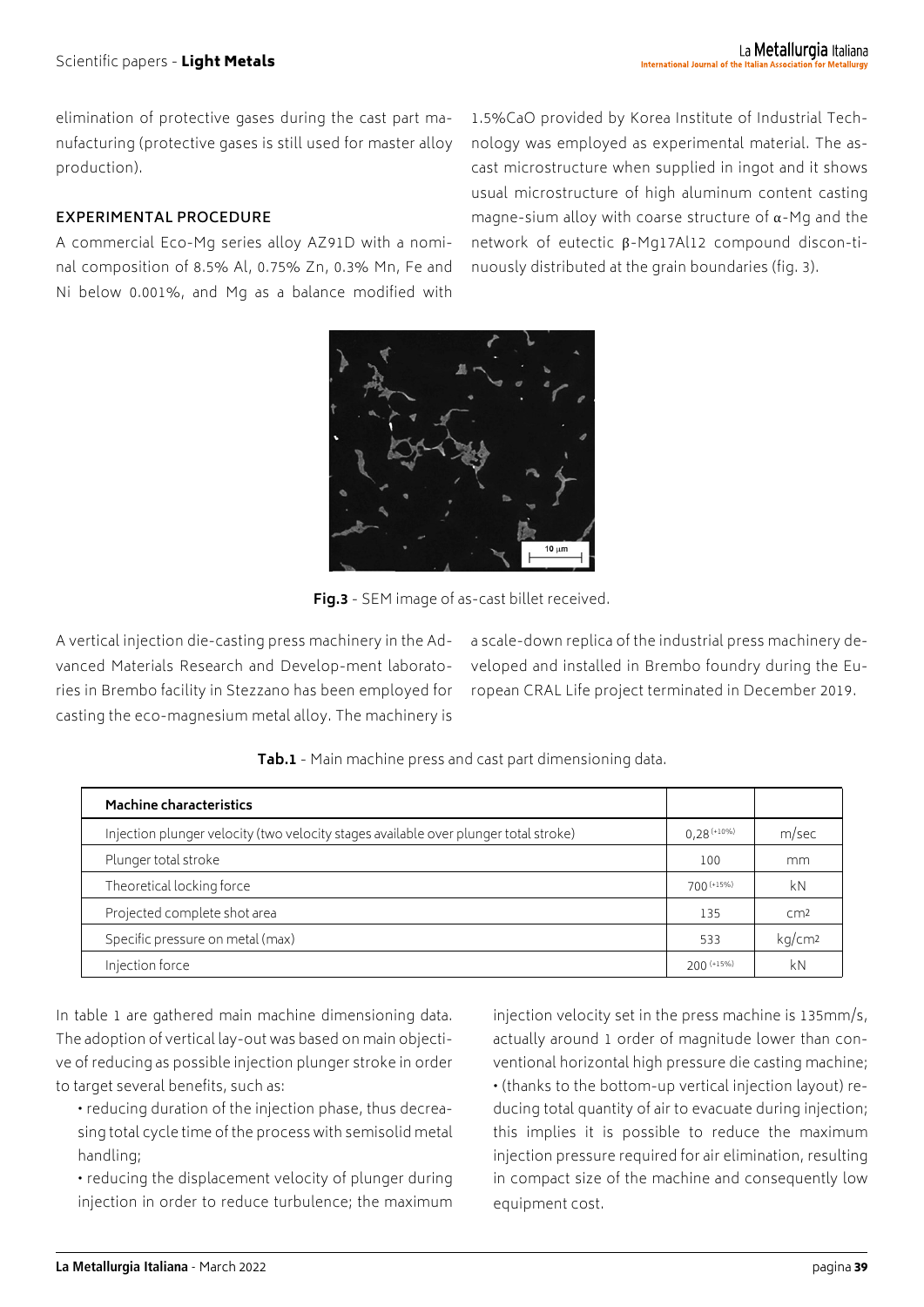### **RESULTS AND DISCUSSION**

An AZ91D commercial alloy with the addition of 1.5%CaO compound was tested, avoiding uses of SF6 since it has been banned for die-casting process in Brembo foundry. To that scope, the commercial Eco-Mg AZ91D-1.5CaO has been employed to retard oxidation of magnesium in a molten state with the high risk of burning reaction to start and ignite not self-extinguishable flame.

As the ignition of conventional Mg alloys occurs because of porous MgO surface oxide film at high temperature, CaO added in Mg is thought to solidify with reactive phase formation Mg2Ca, regard-less of CaO contents and process condition [13]. Expressly, during oxidation under an ambient at-mosphere, the Mg2Ca phase on the surface might dissociate by oxygen to form on the molten metal layer directly exposed to air because of porous MgO [13]. This way, a thick, continuous, and protec-tive oxide film consisting of CaO and MgO forms isolating metal baths from the atmosphere. It is reported by Kim et al. l. [13] the 1.5 mass %CaO added AZ91 Mg increased at 615°C, thus about 300°C compared to conventional AZ91D alloy.

Due to the low quantity of magnesium to cast in press machine and its poor heat capacity (substance with a low heat capacity, will heat and cool quickly), to avoid incomplete filling of such a complex cavity, it was necessary to increase the melting temperature in the stationary furna-

ce up to 700°C. That allowed to maintain the final pouring temperature above 630°C when poured in the pre-heated injection chamber within the range 220-250°C. Therefore, the alloy was overheated in a closed fur-nace in air, but for over 10 minutes, it exhibited early ignition problems, safely controlled by using protective flux with CaF powders. Therefore, the other test campaign was devoted to reducing the stationary furnace's oxygen content to eliminate the use of any type of fluxes to protect the molten bath from oxidation.

The ultimate solution was found by mounting a cap that covered the furnace by a hermetic seal for insufflation of a small quantity of nitrogen; insufflation of nitrogen limited the oxygen content inside the furnace and created slight internal overpressure to avoid fresh oxygen to be introduced from outside.

Due to the revised stationary furnace equipment, the molten magnesium alloy was safely maintained in overheating conditions for a prolonged time (up to 1 hour during casting tests). No ignition prob-lems occurred during a few minutes (not more than 2 minutes) of fresh air exposure of the overheated magnesium necessary for the following steps: a) dosing the proper volume of metal by the use of a second pre-heated dosing refractory crucible, b) final pouring of proper magnesium alloy volume into the hot injection chamber.



**Fig.4** - a) The die-cast brake leverage with in-gate channels and sprue; b) die-cast brake leverage after re-moving sprue and in-gate channels.

In fig. 4a is shown the prototype of the magnesium brake leverage produced by no GHG die-casting process as diecast with in-gate channels and sprue. The same is in Fig.4b after cut of channels and sprue, with a non-finished surface, to be mounted on bench test for mechanical testing and valida-tion, in ongoing phase in Brembo mechanical testing laboratories.